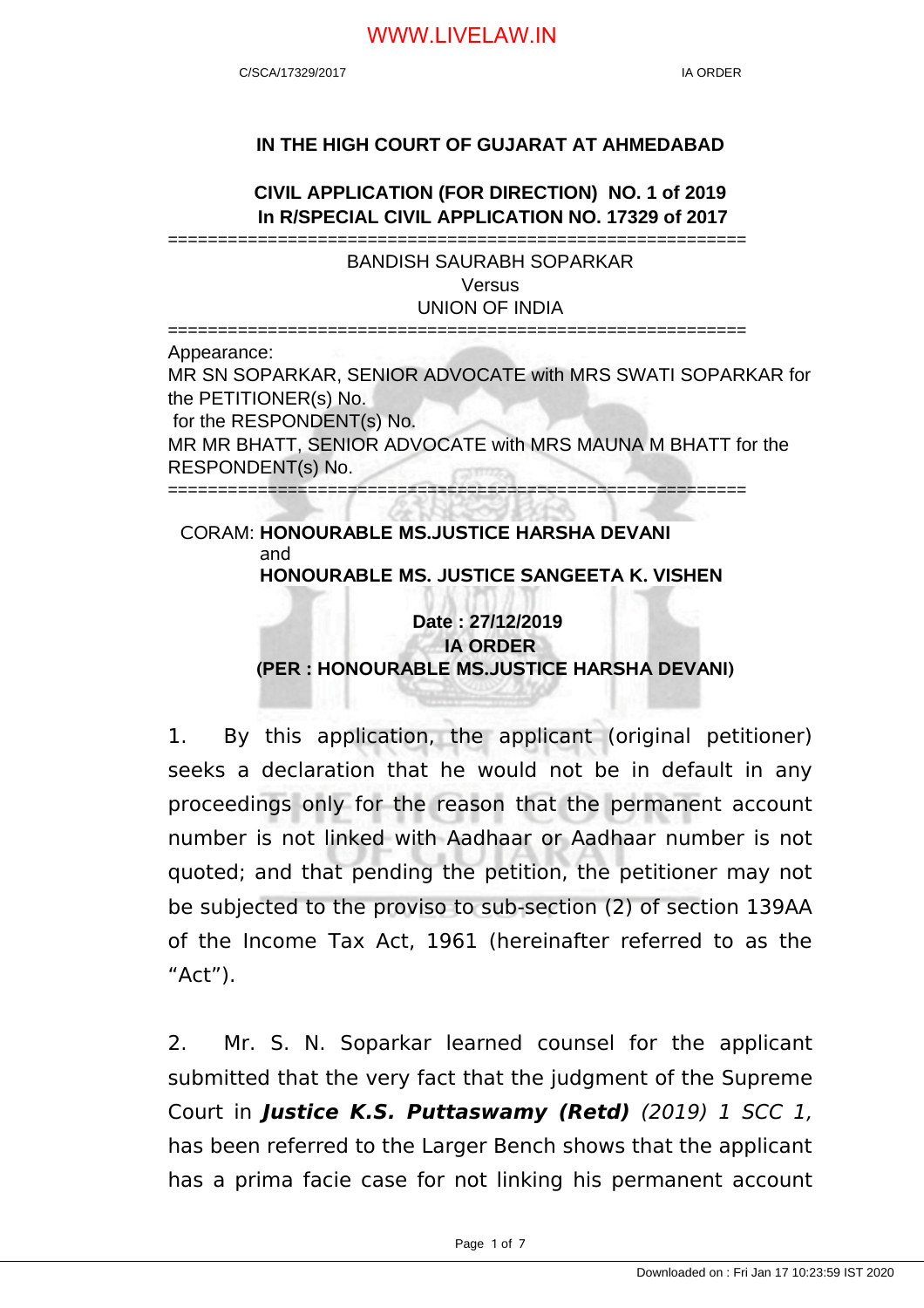number (PAN) with Aadhaar. It was submitted that the applicant will be facing absolutely irreparable injury should the proviso to sub-section (2) of section 139AA of the Act be made operative against him inasmuch as the applicant would not be able to transact as mentioned in rule 114B of the Income Tax Rules and also not upload the return of income. Such restrictions, therefore, will not only cause grave injury to the applicant but the applicant will also face financial and criminal consequences for the same. It was contended that once the applicant reveals the biometrics and other information that he would be required to provide to enroll for Aadhaar, an irreversible situation would be created. Therefore, the balance of convenience lies entirely in favour of the applicant because the respondent is not likely to face any adverse consequence for non-linking of Aadhaar with the permanent account number and will be able to recover all the tax dues from the applicant simply on the basis of the PAN; and the linking will not add any additional value to the respondent, whereas the applicant would suffer irreparable injury. It was, accordingly, urged that pending the petition, the applicant's PAN number should not be made inoperative and the applicant should be permitted to use F GUIARAI his PAN number.

2.1 It was submitted that applicant has filed his return of income regularly and the only issue is that by virtue of the proviso to section 139AA of the Act, his PAN would become inoperative. It was submitted that if the applicant's PAN is suspended, he would not be able to operate his accounts. It was submitted that since the result of the reference would have a direct impact on the controversy involved in the main petition, the main petition cannot be decided till the Supreme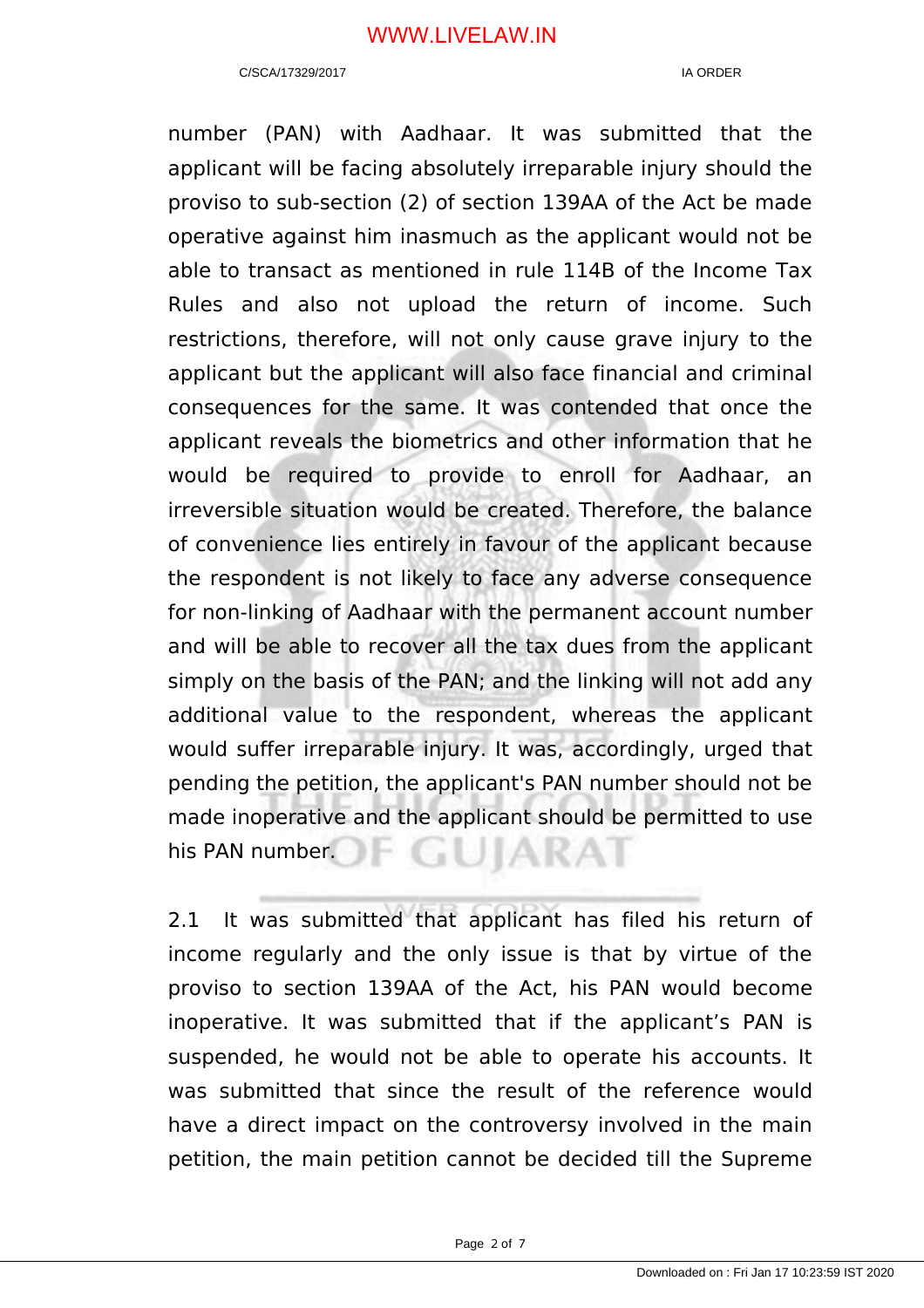Court decides the reference. It was, accordingly, urged that until the Larger Bench of the Supreme Court decides the issue of validity of Aadhaar Act, the special civil application be kept in abeyance and it be declared that the applicant would not be in default in any proceedings only for the reason that the permanent account number is not linked with Aadhaar or Aadhaar number is not quoted; and that pending the petition, the applicant may not be subjected to the proviso to subsection (2) of section 139AA of the Act.

3. On the other hand, Mr. M.R. Bhatt, Senior Advocate, learned counsel invited the attention of the court to the relevant paragraphs of the decision of the Supreme Court in the case of **Justice K.S.Puttuswamy** (Retd.) (supra), to submit that in that decision, the five Judge Bench has taken into account all the facets of section 139AA of the Act. It was submitted that today this is the law of the land and has to be abided by. It was submitted that the judgment gives a complete quietus to the issue raised in the petition and that reference to the Larger Bench has been made only on the question of Money Bill. It was submitted that once a provisions of section 139AA of the Act have been upheld, the High Court ought not to stay the operation thereof. In support of such submission, the learned counsel placed reliance upon the decision of the Supreme Court in **Director of Settlements, AP. v. M.R. Apparao**, (2002) 4 SCC 638, wherein the court held thus:-

"5. Bearing in mind the host of decisions cited by Mr. Rao and on examining the judgment of this Court dated 6.2.1986 in Civil Appeal No. 398 of 1972, we have no doubt in our mind that the conclusion of the Court that the amendments are constitutionally valid and the view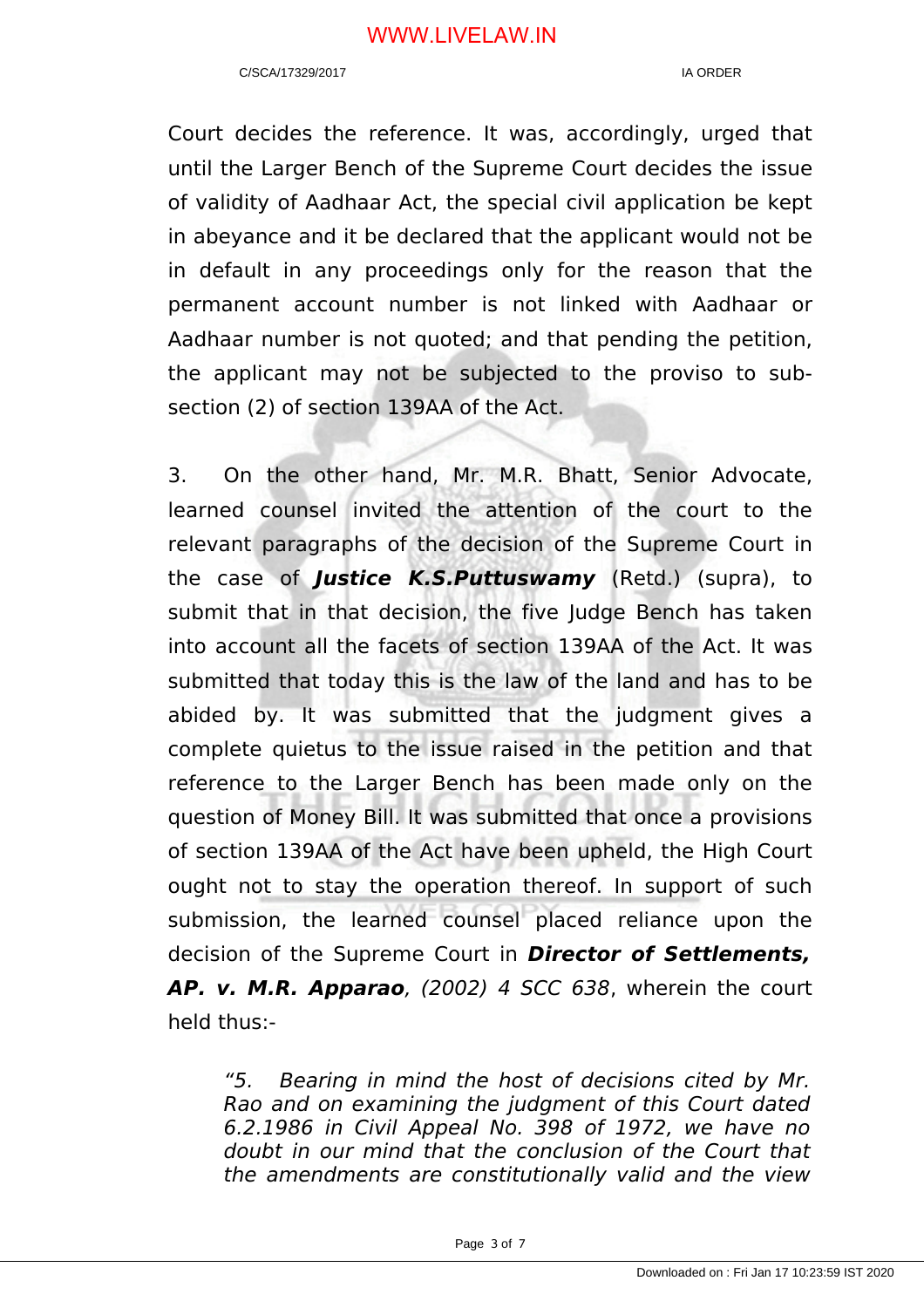C/SCA/17329/2017 IA ORDER

expressed by the Andhra Pradesh High Court is erroneous is a conscious decision of the Court itself on application of mind to the provisions of the Act. It is no doubt true that the counsel for the respondent Venkatagiri had indicated that the respondent will have no objection to the judgments and orders of the High Court under appeal, being set aside. But that by itself would not tantamount to hold that the judgment is a judgment on concession. Even after recording the stand of the counsel appearing for Venkatagiri when the Court observed "we are also of the view that the two amendments referred to above, are constitutionally valid", the same is unequivocal determination of the constitutional validity of the Amended Act, it cannot be dubbed as a conclusion on concession, nor can it be held to be a conclusion without application of mind, particularly when the very constitutionality of the Amendment Act was the core question before the Court. It is also apparent from the further direction when the Court holds

'we further make it clear that the period during which interim payments are payable under the above said Act ends with the date of the original determination by the Director under Section 39(1) thereof'.

This conclusion is possible only after application of mind to the provisions of Section 39 as well as other provisions and the Amendment that was brought into the statute book. In the aforesaid premises, our answer to the first question is that the decision of this Court dated 6.2.1986 must be held to be a 'law declared' within the ambit of Article 141 of the Constitution and the constitutional validity of the Amendment Act 1971 is not open to be reagitated and that the judgment of Andhra Pradesh High Court holding the Amendment Act to be constitutionally invalid had been set aside by this Court. "

3.1 It was submitted that the issues which are already determined cannot be re-agitated and that the main petition itself is required to be disposed of in the light of the present position. It was submitted that the State is entitled to recover dues based on the existing statutory provisions and granting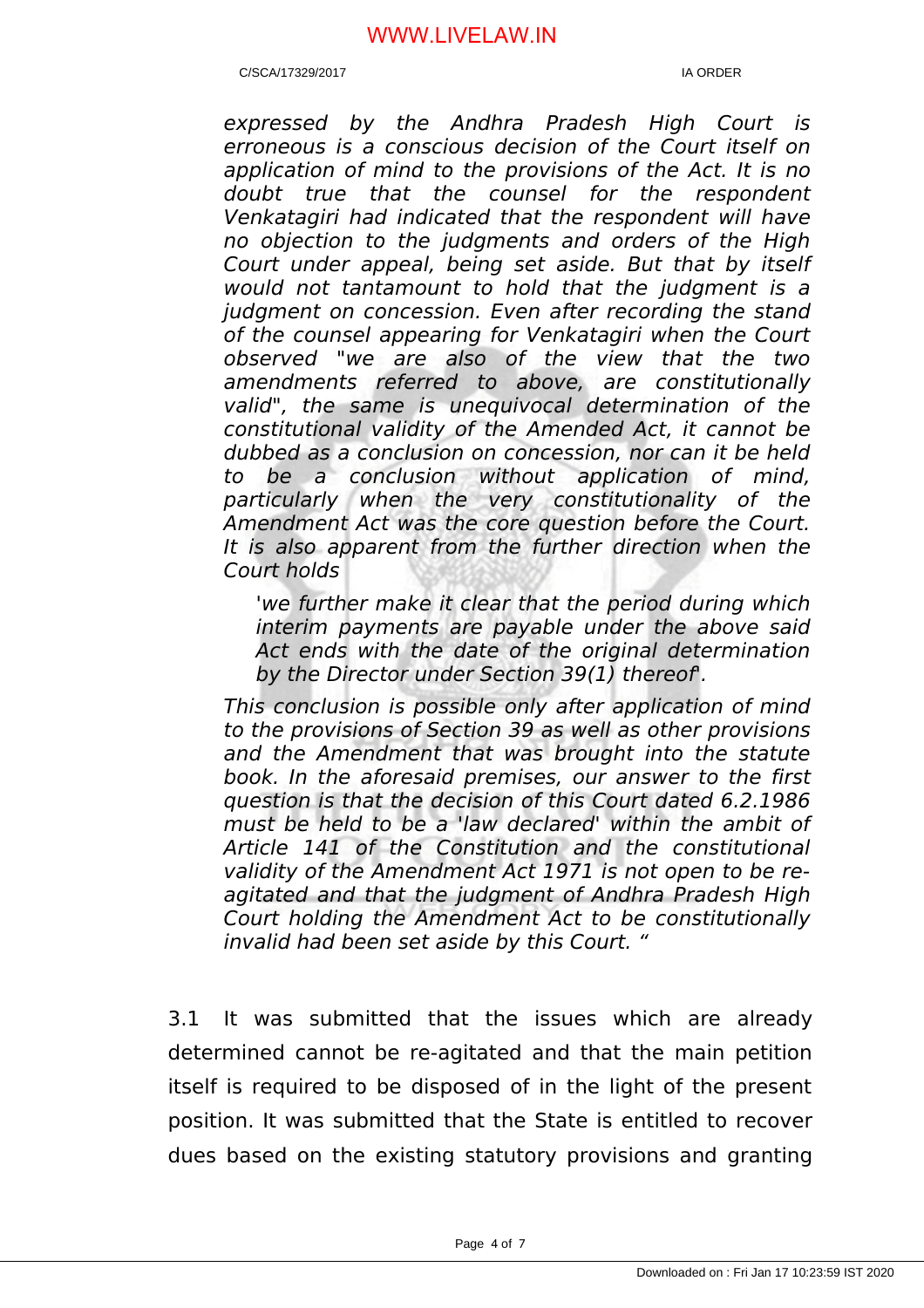any relief to the applicant would tantamount to granting stay against the operation of the Supreme Court decision. Moreover, granting any relief to the applicant would have wide repercussions in the entire country.

4. In rejoinder, Mr. S.N. Soparkar, learned counsel for the applicant submitted that in view of the reference to the Larger Bench, it is not correct to say that the issue is final and conclusive inasmuch as the issue is at large before the Supreme Court. It was urged that all that the applicant is asking is that he be excused from the evil effects of the provisions of section 139AA of the Act.

5. In this case, the relief claimed in the main petition is to direct the respondents No.2 and 3 to accept the return of income of the applicant for assessment year 2017-18 furnished electronically under section 139(1) of the Income Tax Act, 1961; and to declare that section 139AA of the Act violates article 21 of the Constitution of India. Pursuant to interim order passed by this court, the applicant has already filed the return of income for assessment year 2017-18; however, during the pendency of this petition, the validity of section 139AA of the Act has been upheld by the Supreme Court in Justice K.S. Puttuswamy's case (supra). The challenge to the constitutional validity of section 139AA of the Act must therefore, necessarily fail.

6. However, as pointed out by the learned counsel for the applicant, on the question as to whether the Aadhaar Act was rightly introduced as a "Money Bill", the Supreme Court vide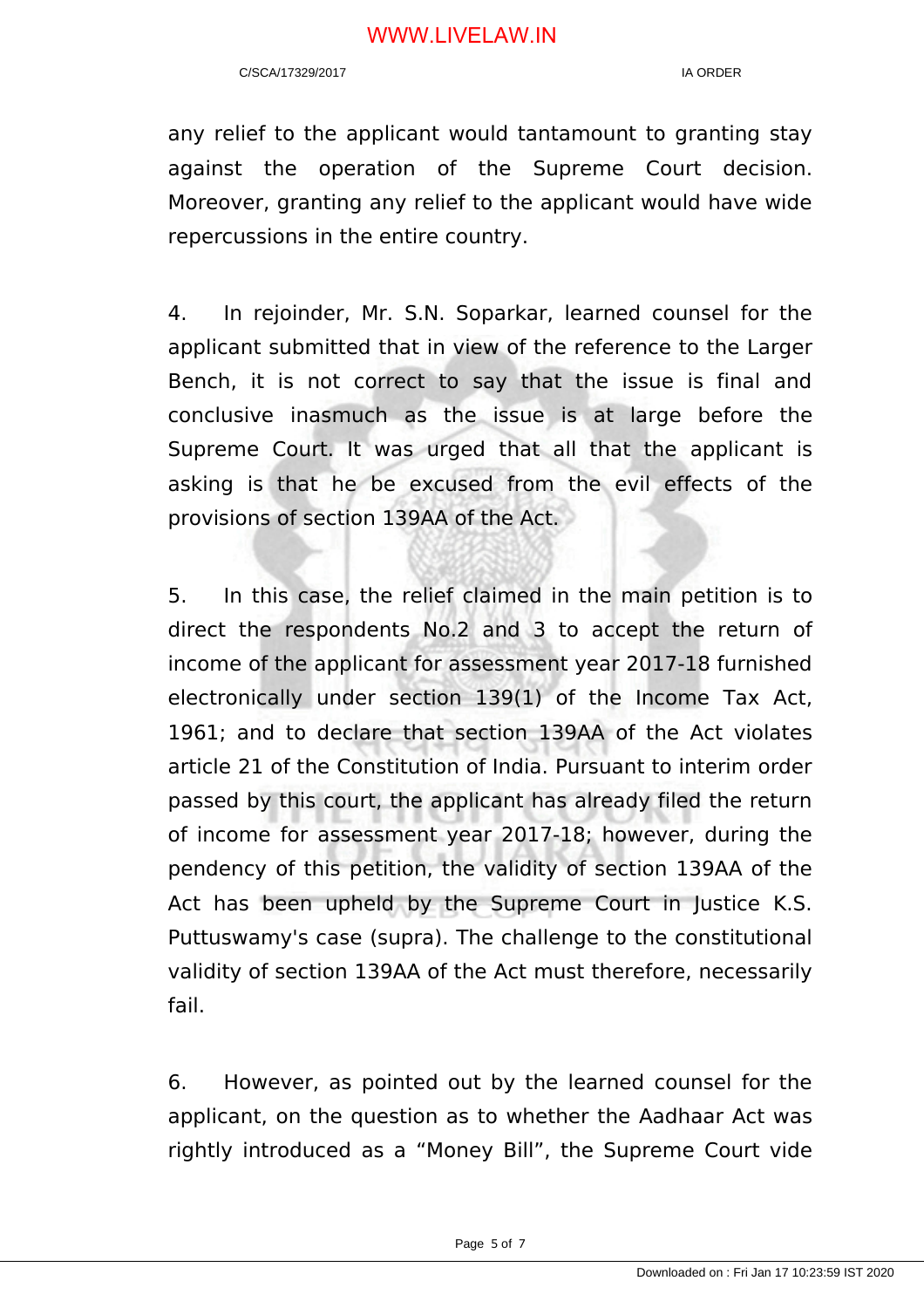it's judgment and order dated 13<sup>th</sup> November, 2019 made in the case of **Rojer Mathew v. South Indian Bank Ltd.** rendered in Civil Appeal No.8588 of 2019, has referred the issue for consideration by a larger Bench. The validity of the Aadhaar Act therefore, has not attained finality. In the event, the larger Bench holds that the Aadhaar Act could not have been introduced as a Money Bill, section 139AA of the Act would be rendered redundant. Therefore, if the applicant is directed to abide by the provisions of section 139AA of the Act, in the event the challenge to the Aadhaar Act being introduced as a Money Bill were to succeed, it would not be possible to turn the clock back as the applicant would be required to provide all the necessary information for obtaining an Aadhaar card and the claim of privacy of the applicant would be lost for all times to come. Under the circumstances, in the opinion of this court, with a view to balance the equities, the applicant needs to be protected by directing that his PAN shall not be declared inoperative and the applicant may not be subjected to the proviso to sub-section (2) of section 139AA of the Act till the judgment of the Supreme Court in **Rojer Mathew v. South Indian Bank Ltd.** is delivered and available. In the opinion of this court, grant of such interim relief in favour of the applicant can in no manner have wide repercussions as is sought to be contended on behalf of the revenue.

7. In the light of the above discussion, the application succeeds and is, accordingly, allowed to the following extent:

It is ordered that PAN of the applicant shall not be declared inoperative and the applicant would not be in default in any proceedings only for the reason that the permanent